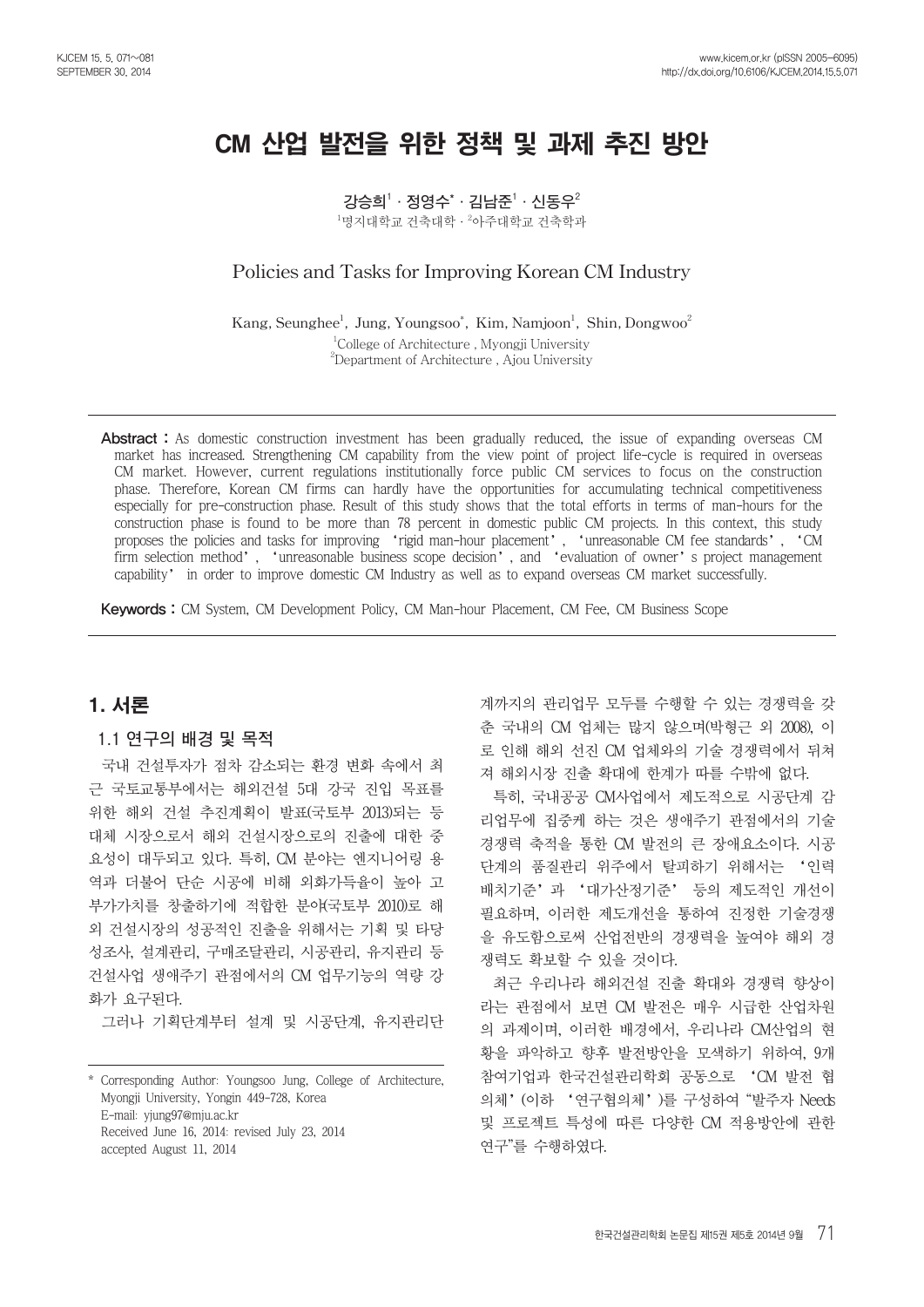본 논문은 당 연구과제의 결과물의 일부로서 CM의 업무범위 자율화 및 고급인력 배치를 통한 고도화 관점 에서 CM산업 발전을 위한 정책 및 제도 개선방안의 제 시를 목적으로 한다.

#### **1.2 연구의 범위 및 방법**

본 연구는 우리나라 CM산업의 발전 및 해외시장 진 출 확대 기반 마련을 위한 '정책 및 제도 개선방안' 을 제시한다. 이를 위해서 CM산업 현황 분석에서는 문 헌 및 관련 법령 조사를 토대로 'CM산업 제도변화' 를 고찰하고, 연구협의체 및 현장책임자와의 워크샵 및 인터뷰를 토대로 '생애주기별 CM업무 비중'을 분석 함으로써 'CM의 업무범위 자율화' 및 '고급인력 배 치를 통한 고도화' 관점에서 국내 공공사업에서의 CM 적용 문제점을 도출하였다. 마지막으로는 도출된 문제 점 해결을 위한 CM산업 발전 정책 및 과제 방향을 제 시하였다(Fig. 1).





## 2. CM산업 제도변화

최근의 CM관련 제도변화 중에서 가장 많은 논의가 이루어지는 사항은 2013년 5월 개정되어 2014년 5월 시 행되는 건설기술진흥법이며, 이에 따라 CM 산업에 주 는 파급이 큰 것으로 판단되는 주요 개정 내용으로는 'CM과 감리의 통합', '기술 인력의 단일화', 그리 고 '인력배치 기준'으로 요약할 수 있다.

#### **2.1 CM과 감리의 통합**

건설기술진흥법 개정에 따라 CM과 감리가 통합되었 음에도 불구하고 내용적으로는 감리기능 위주에서 크 게 벗어나지 못하고 있다. 이는 CM 시장이 양적으로는 확대되는 것으로 표현될 수 있으나, 감리위주의 기술역 량 하향평준화가 우려되는 상황이다. 이와 더불어, 건 축분야와 토목분야의 기업이 CM시장에서 함께 경쟁하 는 구조가 이루어진다. 이는 건축기업에게는 대형 토목 기업 진입으로 인한 경쟁심화에 대한 우려로 나타날 수

있으나, 다른 관점에서 보면 건축기업과 토목기업이 함 께 다양한 방법으로 협조하며 시너지 효과를 낼 수 있 는 기회를 제공할 수 있다고 판단된다. 공공사업 위주 의 토목기업에 있어 CM 기능은 해외경쟁력 확보 관점 에서도 매우 중요한 의미를 가지며, CM의 발전을 위해 서는 공공 또는 민간 모두 진정한 기술경쟁이 필요한 시점이다.

#### **2.2 기술인력의 단일화**

다음으로, 기술인력의 단일화는 특급, 고급 등의 기술 등급과 토목, 건축, 기계와 같이 직종유형으로 분류되는 것 보다는 공정관리, 원가관리와 같은 업무기능을 중심 으로 분류하는 것이 역량강화 측면에서 매우 중요하나, 개정된 법에서도 이러한 요건이 반영되지 못하고 있다. 특히 공공사업에서 기술등급 및 직종유형 보다는 업무 기능 중심으로 제안서를 공모하고 평가하는 것이 CM산 업 전반에서 파급효과가 크며, 이는 공공사업의 역할이 기도 하다. 최근의 해외진출 CM기업 실무자들이 애로 사항으로 지적하는 것 중의 하나가 바로 업무기능 중심 의 인력관리이다. 이는 해외 발주자가 요구하는 인력배 치의 기준이기도 하며 기술역량 향상을 위한 기초요소 이기도 하다.

#### **2.3 인력배치 기준**

마지막으로, 인력배치 및 대가기준의 문제이다. 개정 된 법에서도 경직된 인력배치 방식은 크게 달라진 점이 없는 것으로 판단된다. 획일적으로 요구되는, 시공단계 의 품질관리에 집중된 인력배치 기준은 CM 본연의 역 할을 수행할 기회를 구조적으로 제한하고 있어 CM의 다양한 적용을 어렵게 하고 있다. 또한 추가업무비용 등의 관련규정은 실무적으로 현장적용이 어려운 것이 사실이다. 결과적으로 국내 CM기업의 인당매출액은 제 경비를 포함하여 인당 1억원 수준으로서 고급인력의 투 입이 어려운 상황에 있다. 같은 맥락에서 젊은 층의 신 규인력 진입 또한 제한되고 있어, 미래의 CM 인력양성 에도 제한되고 있다.

요약하면, 건설기술진흥법 개정에 따른 CM산업의 기 본적인 변화요인은 없는 것으로 판단된다. 제도적 관점 및 행정적 절차는 바뀌게 되나, 본 연구에서의 주요관 점인 CM의 업무범위 자율화 및 고급인력 배치를 통한 고도화 관점에서는 실무적인 변화를 찾기 어렵다.

# 3. 생애주기단계별 CM업무 비중

본 연구에서는 3가지 분석모델을 선정하여 각각에 대 한 생애주기단계별 CM업무 비중을 분석하였으며, 이는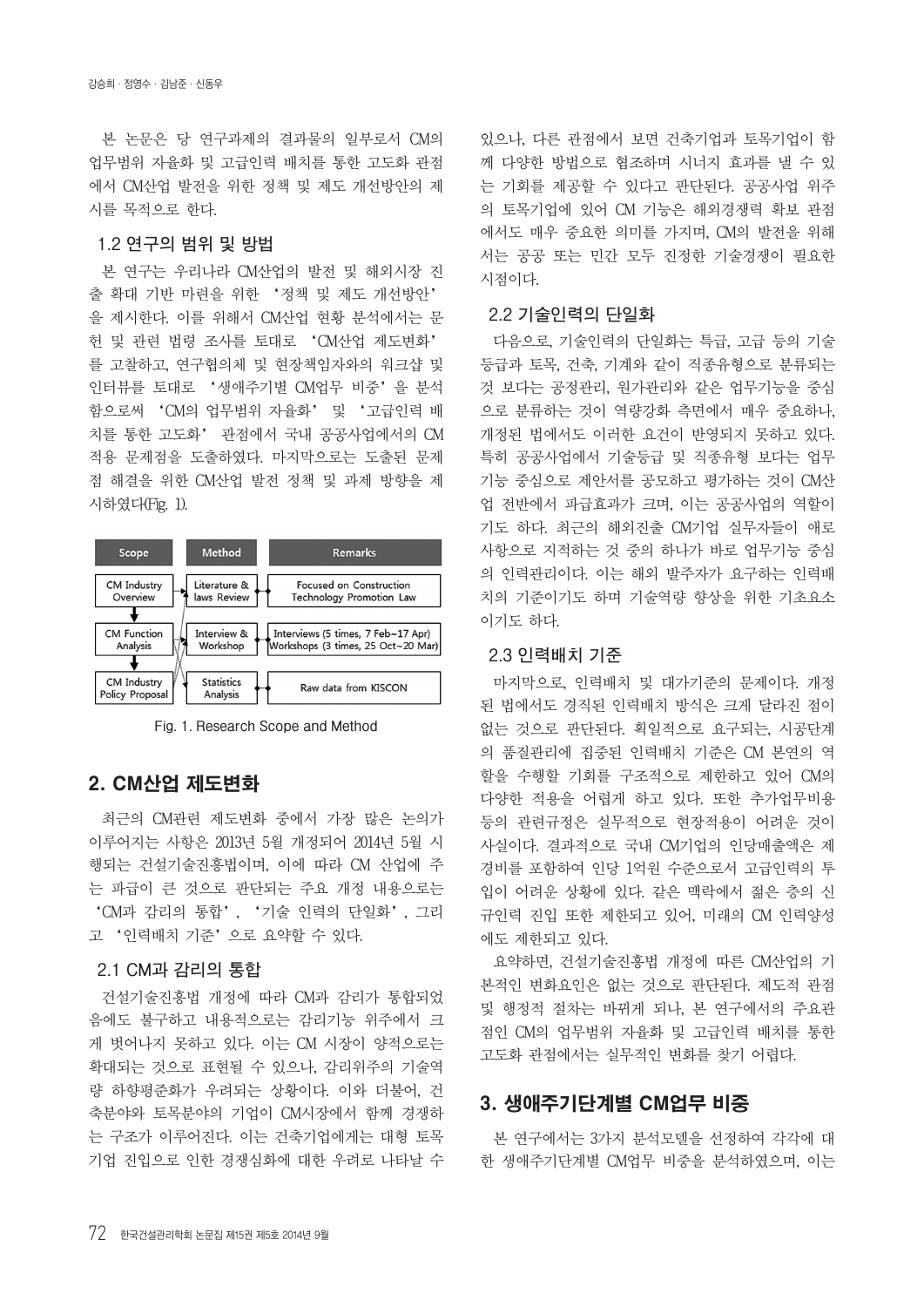연구협의체 및 현장책임자와의 인터뷰를 토대로 이루 어졌다. 이를 통해 CM의 업무범위 자율화 및 고급인력 배치를 통한 고도화 관점에서 국내 공공사업에서의 CM 적용 문제점을 도출하고자 한다.

### **3.1 분석모델의 선정**

본 연구에서는 국토교통부 건설산업지식정보시스템 (이하 KISCON)의 2012년 실적자료를 토대로 시장유형(국 내공공 (DP), 국내민간 (DC), 해외공공 (IP), 해외민간 (IC)) 과 금액범위(1억이하 (1), 1억~10억 (2), 10억~30억 (3), 30 억~100억 (4), 100억이상 (5))로 분류하여 사업유형별 CM 수주현황을 분석하였으며(Table 1), 사업유형별 빈도수 를 기준으로 생애주기별 CM업무 비중 분석을 위한 대 상모델을 다음과 같이 선정하였다.

첫째, 국내공공사업 (DP)은 전체 60건 중 38건(68%)이 10억에서 30억 사이의 규모로 가장 빈도수가 높으며, 사업규모 20억원의 DP3 유형 (DP3 계약 평균액은 17.6 억, 범위 10억~30억)을 분석모델로 선정하였다.

둘째, 국내민간사업 (DC)은 224건 중 95건(42%)이 1억 에서 10억 사이에 분포하고 있으며, 사업규모 5억원의 DC2 유형 (DC2 계약 평균액은 4.4억, 범위 1억~10억)이

## 며 상대적으로 감리계약 제약을 받지 않는 '순수CM' 을 분석모델로 선정하였다.

마지막으로, 향후 우리나라 CM기업들이 적극적으로 진출해야할 미래의 모습으로 100억 이상인 해외민간 CM사업 (IC5)을 분석모델로 선정하였다.

### **3.2 생애주기단계별 CM업무 비중 분석**

본 연구에서는 3가지 사업유형 (DP3, DC2, IC5)별 CM 업무비중을 생애주기(공통, 설계전, 기본설계, 실시설계, 시공, 시공후) 관점에서 분석하기 위하여, 전체 투입된 인력의 Man\*Month 수를 100으로 가정하고 이를 생애주 기 단계별로 분할하였으며, 이는 연구협의체 설문 및 전문가 인터뷰를 토대로 수행되었다.

3가지 사업유형별 생애주기별 CM업무 비중은 Table 2와 같으며, 국내공공 CM사업 (DP3)의 경우 시공단계 에 전체 인력의 78%가 투입되고 있으며, 이는 국내공공 CM사업의 경직된 인력배치기준에 의한 것으로서, 실제 로 CM이 시공단계의 단순 감리업무 집중에서 탈피하 여, 보다 많은 업무를 설계이전 단계의 업무에 투입하 기를 원해도 계약요건에 의하여 허용되지 않음을 보여 주고 있다.

#### **Table 1. Overview of CM Statistics 2012 (Korea)**

(Amount Unit : Million Won) **Type of Market Size of CM Contract No. of Projects CM Contract Amount**  (Average) **CM Contract Amount**  (Median)<sup>b</sup> **CM Fee Rate** (Average)<sup>t</sup> **Construction Contract Amount (Average) CM Servicea Total** Domestic (D) Public (P) DP1 | Less than 0.1 billion won  $\vert$  -  $\vert$  73 | 73 DP2 0.1 ~ 1 billion won 9 42 51 466 429 4.86% 29,332 **DP3 1 ~ 3 billion won 38 12 50 1,767 1,621 5.45% 45,857** DP4 3~10 billion won 12 1 13 4,275 3,981 2.96% 171,291 DP5 Over 10 billion won | 1 | - | 1 | 168,000 | - | 1.68% | 10,000,000 **Subtotal 60 128 188 2,078c 1,650c 4.87%c 67,840c** Private  $(C)$ DC1 Less than 0.1 billion won 73 14 87 39 37 3.39% 5,581 **DC2 0.1 ~ 1 billion won 95 11 106 436 418 2.41% 39,517** DC3 1 ~ 3 billion won 38 - 38 1,648 1,580 4.04% 93,898  $DCA$  3 ~ 10 billion won 17 - 17 3,978 3,850 1.82% 352,199 DC5 Over 10 billion won 1 1 - 1 1,924 **Subtotal 224 25 249 833 342 3.02% 53,790** International  $(|)$ Public  $(P)$  $IP1$  Less than 0.1 billion won  $5$   $5$ IP2 0.1 ~ 1 billion won | 12 | 1 | 13 | 540 | 648 | 7.68% | 40,415 IP3 1 ~ 3 billion won 2 - 2 1,360 1,360 9.48% 11,799  $IP4$   $3 \sim 10$  billion won  $-$  1 1  $IP5$  Over 10 billion won  $1 \t-1 - 1$  1 17,965 **Subtotal 15 7 22 1,811 664 7.86% 37,553** Private  $(C)$  $IC1$  Less than 0.1 billion won  $\vert$  -  $\vert$  5  $\vert$  5  $IC2$  0.1 ~ 1 billion won 13 3 16 454 580  $IC3$  1 ~ 3 billion won  $\begin{vmatrix} 3 & - & 3 \\ - & 3 & - \end{vmatrix}$  1,446  $\begin{vmatrix} 1,368 \\ -1,368 \end{vmatrix}$  $IC4$  3 ~ 10 billion won 1 1 - 1 8,976 **IC5 Over 10 billion won 3 - 3 16,533 14,729 - - Subtotal 20 8 28 3,440 679 - - Total 319 168 487 1,274c 579c 3.65%c 59,172c**

a. Service: Project of Single Business Function (Example: Feasibility Study, VE, Schedule Management, etc.)

b. Analyze 319 CM projects by 2012, exclusive of 168 service projects

c. except USFK base relocation program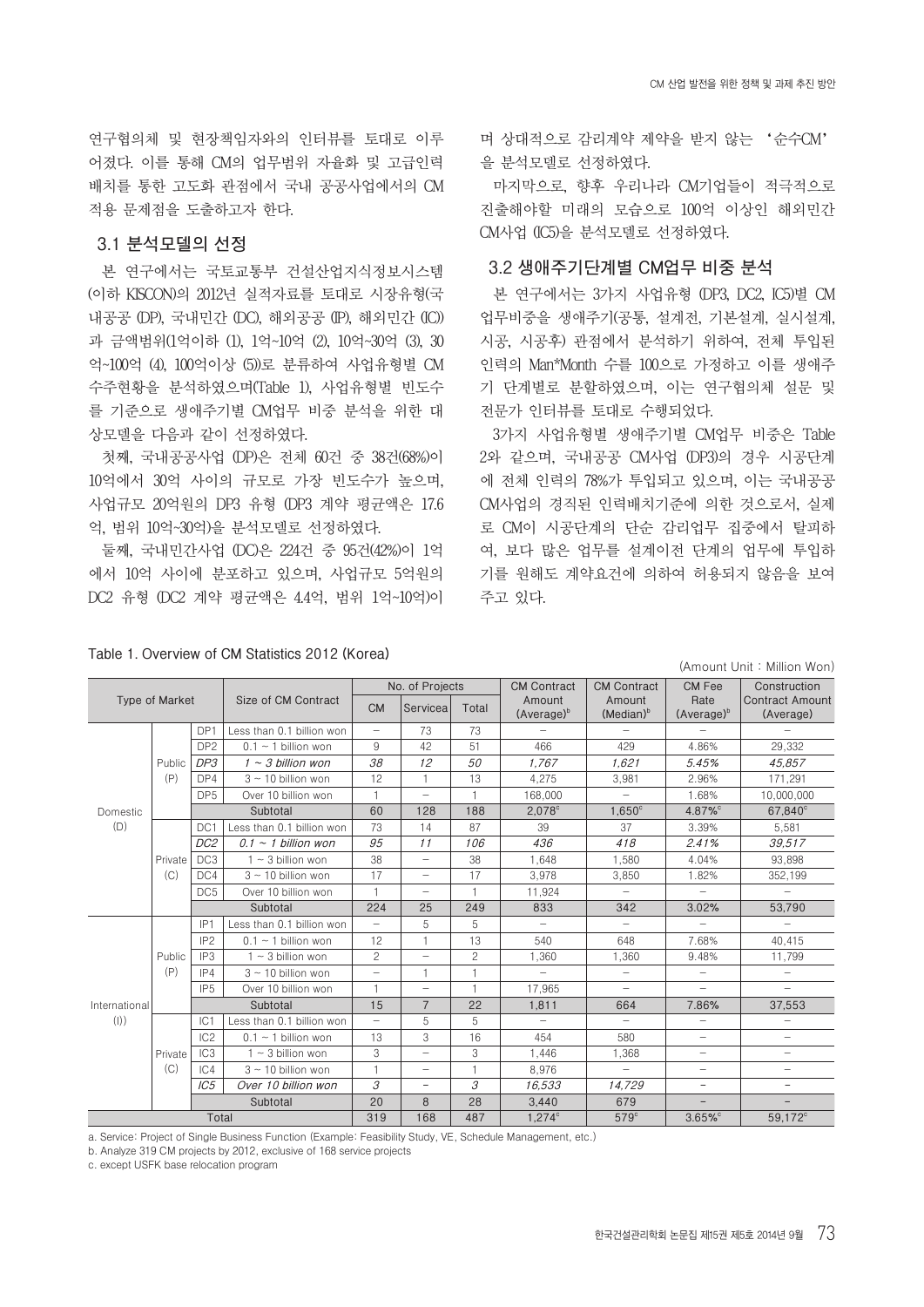| Life Cycle            | <b>Business Guidelines</b>                                                                                                                                          | DP3(1) | DC2(2) | IC5(3) | Gap '(2)-(1)' |                     | Gap $(3)-(1)$ |                  |
|-----------------------|---------------------------------------------------------------------------------------------------------------------------------------------------------------------|--------|--------|--------|---------------|---------------------|---------------|------------------|
|                       | Project Plan, Project Execution Plan, Procedure Manual                                                                                                              | 0.5    | 6.0    | 2.7    | 5.54          | $\bullet$           | 2.24          | $\bullet$        |
|                       | Work Breakdown Structure (WBS), Project Numbering System (PNS)                                                                                                      | 0.1    | 1.3    | 1.4    | 1.15          | $\bullet$           | 1.30          | $\bullet$        |
|                       | Construction Approvals, Permits, and Public Relations                                                                                                               | 0.5    | 5.8    | 0.5    | 5.27          | $\bullet$           | 0.02          | $\triangle$      |
|                       | Periodic Reports of CM Services                                                                                                                                     | 0.2    | 2.5    | 0.9    | 2.32          | $\bullet$           | 0.72          | $\bullet$        |
| Throughout            | Claim Analysis and Dispute Resolution                                                                                                                               | 0.1    | 1.3    | 0.9    | 1.15          | $\bullet$           | 0.80          | $\bullet$        |
| Planning              | Total Cost and Life Cycle Cost Management                                                                                                                           | 0.3    | 3.5    | 0.9    | 3.22          | $\bullet$           | 0.62          | $\circledbullet$ |
| Design &              | Project Information Management, Control, and Operation, PMIS, R&D                                                                                                   |        | 2.5    | 0.9    | 2.48          | $\bullet$           | 0.88          | $\bullet$        |
| Construction          | Sales, Marketing                                                                                                                                                    | 0.3    | 1.3    | 0.1    | 0.99          | $\circledbullet$    | $-0.16$       | $\circledcirc$   |
|                       | Financing, Accounting, Bonds                                                                                                                                        | 0.1    | 0.3    | 0.5    | 0.20          | $\bullet$           | 0.45          | $\bullet$        |
|                       | General Affairs, Document Mgmt., Audit, Administration., Assets Mgmt.                                                                                               | 0.1    | 0.3    | 0.5    | 0.20          | $\bullet$           | 0.45          | $\bullet$        |
|                       | Human Resources Mgmt.                                                                                                                                               | 0.0    | 0.3    | 0.7    | 0.23          | $\bullet$           | 0.68          | $\bullet$        |
|                       | Subtotal                                                                                                                                                            | 2.0    | 25.0   | 10     | 23.0          | $\bullet$           | 8             | $\bullet$        |
| Pre-Design            | Project Delivery Method Selection Support, Outsourcing Company Selection                                                                                            | 3.0    | 30.0   | 3.0    | 27.00         | $\bullet$           | 0.00          | $\triangle$      |
| Phase                 | Subtotal                                                                                                                                                            | 3.0    | 30.0   | 3.0    | 27.00         | $\bullet$           | 0.00          | $\triangle$      |
|                       | Construction Cost Analysis and Approximate Construction Cost Review                                                                                                 | 1.0    | 4.0    | 1.0    | 3.00          | $\circledbullet$    | 0.00          | $\triangle$      |
|                       | Design Company Selection                                                                                                                                            | 0.8    | 4.0    | 0.5    | 3.25          | $\bullet$           | $-0.25$       | $\circledcirc$   |
| Preliminary           | Design Progress Status and Progress Payment Mgmt.                                                                                                                   | 0.3    | 1.0    | 0.5    | 0.75          | $\circledbullet$    | 0.25          | $\circledbullet$ |
| Design                | Preliminary Design Adjustment and Coordination Review, Quality Mgmt.                                                                                                | 1.0    | 3.0    | 1.0    | 2.00          | $\bullet$           | 0.00          | $\triangle$      |
| Phase                 | Preliminary Design Supervision                                                                                                                                      | 0.8    | 3.0    | 0.8    | 2.25          | $\circledbullet$    | 0.00          | $\triangle$      |
|                       | Preliminary Design VE                                                                                                                                               | 1.3    | 5.0    | 1.3    | 3.75          | $\bullet$           | 0.00          | $\triangle$      |
|                       | Subtotal                                                                                                                                                            | 5.0    | 20.0   | 5.0    | 15            | $\bullet$           | 0.00          | $\triangle$      |
|                       | Design Company Selection, Constructor Selection, Construction Contracting Plan                                                                                      | 1.0    | 2.5    | 3.0    | 1.50          | $\circledbullet$    | 2.00          | $\circledbullet$ |
|                       | Materials Procurement and Control Plan                                                                                                                              | 0.5    | 0.5    | 1.5    | 0.00          | $\triangle$         | 1.00          | $\circledbullet$ |
|                       | Design Service Progress Status and Progress Payment Mgmt.                                                                                                           | 0.5    | 2.5    | 1.5    | 2.00          | $\bullet$           | 1.00          | $\bullet$        |
| Detail Design         | Detail Design Adjustment and Coordination Review, Quality Mgmt.                                                                                                     | 1.5    | 1.5    | 1.5    | 0.00          | $\triangle$         | 0.00          | $\triangle$      |
| Phase                 | <b>Execution Design Supervision</b>                                                                                                                                 | 1.5    | 1.0    | 1.5    | $-0.50$       | $\circledcirc$      | 0.00          | $\triangle$      |
|                       | <b>Execution Design VE</b>                                                                                                                                          | 2.5    | 0.5    | 3.0    | $-2.00$       | $\bigcirc$          | 0.50          | $\triangle$      |
|                       | Construction Cost Analysis, Construction Cost Review                                                                                                                | 2.5    | 1.5    | 3.0    | $-1.00$       | $\circledcirc$      | 0.50          | $\triangle$      |
|                       | Subtotal                                                                                                                                                            | 10.0   | 10.0   | 15.0   | 0.00          | $\triangle$         | 5.0           | $\bullet$        |
| Construction<br>Phase | <b>EVMS</b>                                                                                                                                                         | 0.8    | 2.5    | 3.1    | 1.72          | $\bullet$           | 2.32          | $\circledbullet$ |
|                       | Schedule Mgmt. and Countermeasure for Delays                                                                                                                        | 7.8    | 3.0    | 12.4   | $-4.80$       | $\circledcirc$      | 4.60          | $\triangle$      |
|                       | Design Documents, Shop Drawing, Construction Plan Review                                                                                                            | 7.8    | 0.3    | 3.1    | $-7.50$       | $\circlearrowright$ | $-4.70$       | $\circledcirc$   |
|                       | <b>Construction Supervision and Inspection Work</b>                                                                                                                 | 23.4   | 0.5    | 12.4   | $-22.90$      | $\circ$             | $-11.00$      | $\circledcirc$   |
|                       | Progress Payment Mgmt., Final Inspection                                                                                                                            | 3.9    | 0.5    | 3.1    | $-3.40$       | О                   | $-0.80$       | $\circledcirc$   |
|                       | Disaster Prevention, Safety and Environmental Mgmt.                                                                                                                 | 1.6    | 1.0    | 12.4   | $-0.56$       | $\circledcirc$      | 10.84         | $\bullet$        |
|                       | Quality Mgmt., Technical Consulting (Review & Checking)                                                                                                             | 27.3   | 0.5    | 12.4   | $-26.80$      | $\bigcirc$          | $-14.90$      | $\circledcirc$   |
|                       | Construction Interfaces Mgmt.                                                                                                                                       | 5.5    | 1.7    | 3.1    | $-3.76$       | $\circledcirc$      | $-2.36$       | $\circledcirc$   |
|                       | Subtotal                                                                                                                                                            | 78.0   | 10.0   | 62.0   | $-68.00$      | $\circ$             | $-16.00$      | $\bigcirc$       |
| $Post-$               | Facility Handover Plan Review and Related Business Support                                                                                                          | 1.4    | 3.5    | 3.5    | 2.10          | $\circledbullet$    | 2.10          | $\circledbullet$ |
|                       | <b>CM Final Report</b>                                                                                                                                              | 0.2    | 0.5    | 0.5    | 0.30          | $\circledbullet$    | 0.30          | $\circledbullet$ |
| Construction          | Startup Plan Review, Startup Checking                                                                                                                               | 0.4    | 1.0    | 1.0    | 0.60          | $\bullet$           | 0.60          | $\circledbullet$ |
| Phase                 | Subtotal                                                                                                                                                            | 2.0    | 5.0    | 5.0    | 3             | $\circledcirc$      | 3             | $\odot$          |
|                       | Total                                                                                                                                                               | 100    | 100    | 100    |               |                     |               |                  |
|                       | * Remarks: ● increasing rate is very high ● increasing rate is relatively high △ relatively equal © decreasing rate is relatively low ○ decreasing rate is very low |        |        |        |               |                     |               |                  |

| Table 2. CM Man-hour Placement (based on Project Life Cycle and CM Business Guidelines) |  |  |  |
|-----------------------------------------------------------------------------------------|--|--|--|
|-----------------------------------------------------------------------------------------|--|--|--|

이에 반하여, 국내민간 CM사업 (DC2)의 경우 설계이 전 단계에 투입인력의 55%가 투입되어 시공단계의 감 리보다는 기획, 설계관리, 사업비관리, 계약관리 등에 중점을 두고 있음을 알 수 있다. 즉, 국내민간 CM사업 은 (민간순수CM의 경우), 감리배치 기준에 준하지 않음 으로서 보다 자유로운 CM업무가 가능하며, 다양한 CM 사업을 위해 장려되어야 할 유형으로 판단된다. 그러 나 감리분야 (시공단계) 업무가 축소됨에 따라 전체적 인 투입인력 수가 작아지며, 이는 공사비 대비 CM 대가 요율의 축소로 나타난다. 즉, Table 1에서와 같이, DC2의 CM대가요율은 2.41%로서 같은 규모의 공공사업 DP2의 평균요율 4.86%에 비하여 50%에도 미치지 못한다(참고

로 DC2 모두가 감리부분이 최소화된 '민간순수CM' 은 아님). 그러나 낮은 요율이 국내민간 CM사업의 수 익성이 떨어진다는 의미는 아니며 단지 투입인력의 절 대수가 작다는 의미이다. 이는 일인당 매출액 개념으로 비교할 수 있으며, 전문가 인터뷰에 따르면 민간순수 CM의 경우 인당매출액이 DP3 보다 약간 큰 것으로 나 타나며, 이는 보다 숙련되고 경험 많은 CM인력의 투입 이 가능하다는 점을 시사한다.

마지막으로, 해외민간 CM사업 (IC5)의 경우는 아직까지 사례가 많지 않아 생애주기별 투입비중을 판단하기는 어려우나, 현재 진행 중인 우리기업의 해외민간 CM사 업과 선진국 기업의 CM사업 사례에 대한 인터뷰 및 워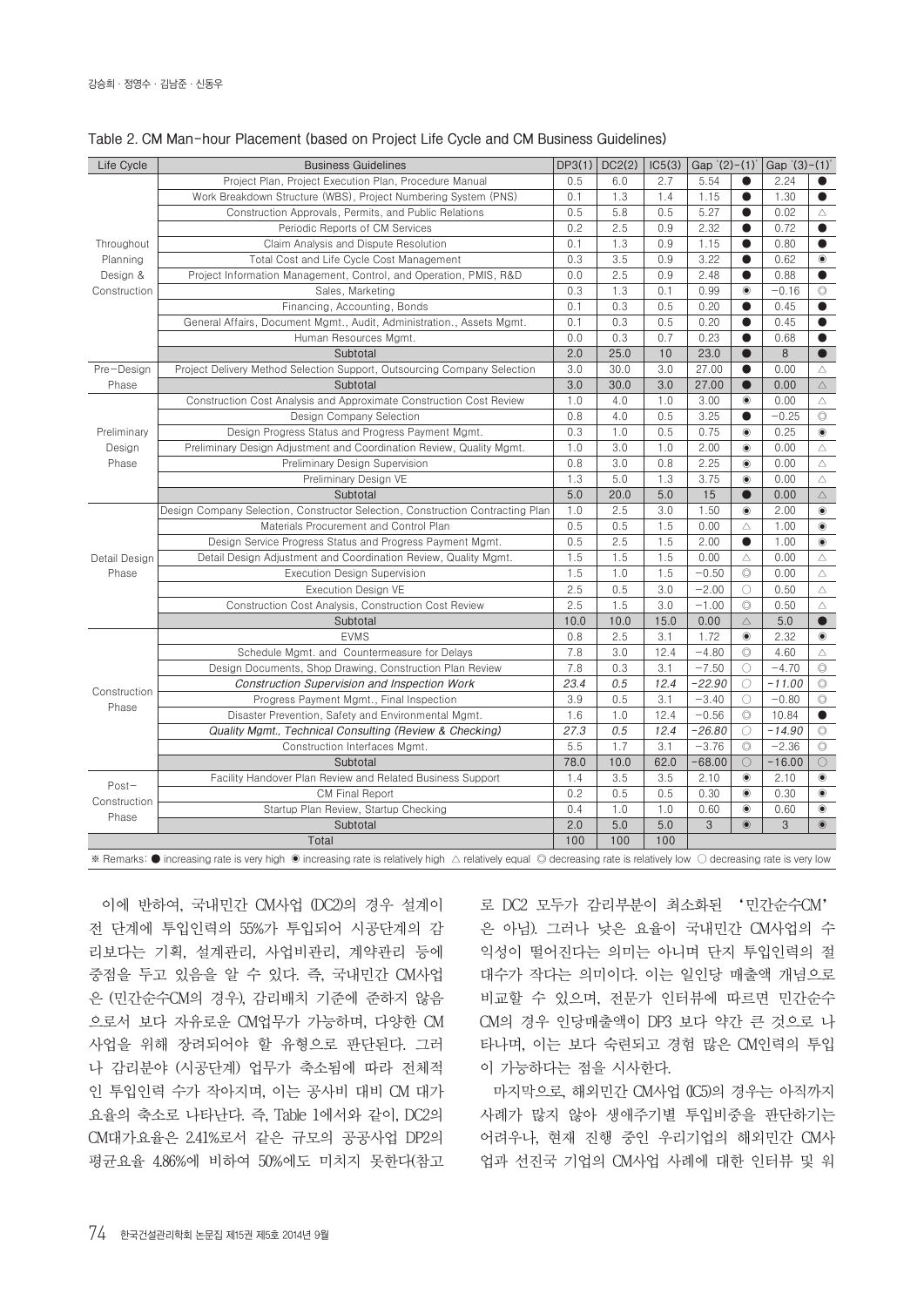크샵 토론 결과를 바탕으로 분석하였다. 국내 공공발주 자에 의한 해외사업 (IP)을 제외하고 민간사업 (IC) 위주 로 보면, 해외사업은 그 규모가 크며 따라서 업무의 양 도 상대적으로 많아지게 된다. 따라서 Table 2에서의 공 통 및 설계전 단계의 투입비중 13%는 작지 않은 인력이 소요되는 업무임을 알 수 있다 (국내공공사업의 5%와 비교). 해외 대형사업에서 CM에게 품질관리 (Construction Supervision, C/S), 사업행정 (Construction Administration, C/A), 계약관리 (Quantity Surveying, Q/S)를 요구하는 것은 일반 화된 현상으로 알려져 있으며, 특히 우리기업의 초기 해 외진출에서 요구되는 역량이기도 하다.

#### **3.3 업무지침별 CM업무 비중 분석**

생애주기별 다음으로 국토교통부 CM 업무지침 (2012)1) 을 근거로 하여 항목별 업무비중을 분석하였 다(Table 2). 국내공공과 국내민간 사업의 업무지침 항 목별 비중의 차이가 큰 내용은 공통업무 및 설계전 단계에 집중하여 있다. '사업기획서, 수행계획서, 절 차서 작성 (국내공공 대비 전체 비중 +5.54%)', '각 종 인허가 및 대민업무 (+5.27%)', '총사업비 및 생 애주기비용 관리 (+3.22%)', '발주방식 결정 및 용역 업체 선정 (+27.0%)', '공사비 분석 및 개략공사비 검토 (+3.0%)', '설계자 선정 (+3.25%)', '기본설계 VE(+3.75%)'와 같이 7개 항목에서만 전체 비중의 51% 의 차이가 있으며, 민간사업 (순수CM의 경우임) 전체 업무 중 58.3%를 차지하고 있다. 이처럼, 민간사업 중 '순수CM'은 시공단계보다는 이전단계의 발주자 업무 의 컨설팅 형식을 취하고 있다.

국내공공 CM사업 (DP3)과 해외민간 CM사업 (IC5)를 비 교하면, 상대적으로 업무비중이 증가하는 항목은 '사 업기획서, 수행계획서, 절차서 작성 (국내공공 대비 전 체 비중 +2.24%)', '설계자 선정, 시공자 선정, 공사 발주계획 수립 (+2.0%)', '공정 및 공사비 통합관리 (2.32%)', '재해예방, 안전, 환경관리 (+10.84%)'로 크게 네 가지 이다. 주목할 점은 안전환경에 대한 요건 비중 이 크며, 국내에서 잘 활용하지 않고 있는 공정/원가 통 합관리의 활용도가 높다는 점이다. 반대로 비중이 줄어 드는 항목은 시공단계의 '설계도서, 시공상세도, 시공계 획 검토 (-4.7%)', '시공 확인 및 검측 업무 (-11.0%)', '품질관리 및 기술지도 (-14.9%)', '계약자 간의 시공 인터페이스 조정 (-2.36%)'이 대표적이다. 이는 감리업 무의 성격에 가까운 항목들로서 네 가지 항목의 합계만

으로 약 33%에 이른다. 이러한 33%의 노력이 보다 CM의 고유업무에 가까운 다른 항목으로 분산되어 있다.

# **3.4 CM업무 비중 분석 시사점**

3가지 사업유형 (DP3, DC2, IC5)별 CM 업무비중을 생 애주기 및 업무지침 관점에서 분석한 결과, 국내공공 CM사업은 시공감리 위주의 CM사업 유형에서 탈피하여 시공 이외의 단계에 보다 많은 노력을 투입하는 국내민 간 CM사업 유형으로 우선적으로 발전되어야 한다. 가장 많은 수의 기업이 참여하고 있는(2012년 KISCON에 등록 된 전체 기업 43개 중 33개) 국내공공 CM사업에서 제도 적으로 시공단계 감리업무에 집중케 하는 것은 전반적 인 우리나라 CM발전의 장애요소이며, 따라서, '인력배 치 기준', 'CM대가 산정 기준', '기술평가 기준', '업무범위 결정기준' 등에 대하여 유연성을 보장하 는 제도적인 뒷받침이 필요하다. 이는 우리나라 CM기 업이 해외시장 진출을 위한 생애주기관점에서의 기술 경쟁력 확보를 위한 선결조건이며, 이를 통해 해외민간 CM사업으로의 진출 확대가 가능하다

# 4. CM산업 발전 정책 및 과제

우리나라 CM기업이 생애주기관점에서의 기술 경쟁 력을 확보하기 위해서는 가장 많은 수의 CM기업이 참 여하고 있는 국내공공 CM사업에서 시공이전단계에 보 다 많은 노력이 투입되어야 하나, 앞서 생애주기단계 및 업무지침 관점에서 CM 업무비중을 분석한 결과 제 도적으로 시공단계 감리업무에 집중될 수밖에 없는 문 제점을 확인하였다. 이러한 문제점을 해결하기 위해서 는 '경직된 인력배치'에 대한 제도적인 개선이 우선 적으로 요구되며, 이와 더불어, 인력배치 기준과 밀접 하게 관련되어 있는 'CM 대가 기준', 'CM 선정 방 식', '업무범위 결정 절차', '발주자 사업관리 역량 평가'와 같은 공공정책 개선 및 평가모델 구축이 동시 에 요구된다. 따라서 본 장에서는 CM의 업무범위 자율 화 및 고급인력 배치를 통한 고도화 관점에서 CM기업 의 기술 경쟁력 확보를 통한 해외시장 진출 확대의 기 본 토대인 5가지 CM산업 발전 정책 및 과제 방향을 제 시<sup>2</sup>하였으며, 이는 관련 문헌 및 법령 고찰, 전문가 인 터뷰 및 워크샵을 토대로 수행되었다(Fig. 2, Table 3).

<sup>1)</sup> 국토교통부고시 제2012-535호, 건설사업관리 업무지침, 시행 2012.8.2016.

<sup>2) &</sup>quot;발주자 Needs 및 프로젝트 특성에 따른 다양한 CM 적용방안에 관 한 연구"에서는 '제도/정책적인 요건', '산업차원의 과제', '기업차원 의 과제'와 같이 3가지 관점에서 12가지 CM 산업 발전 정책 및 과제 를 제시하였으며, 본 논문에서는 이 중 CM 인력배치와 밀접하게 관 련되어 있는 5가지 정책 및 과제를 중심으로 기술함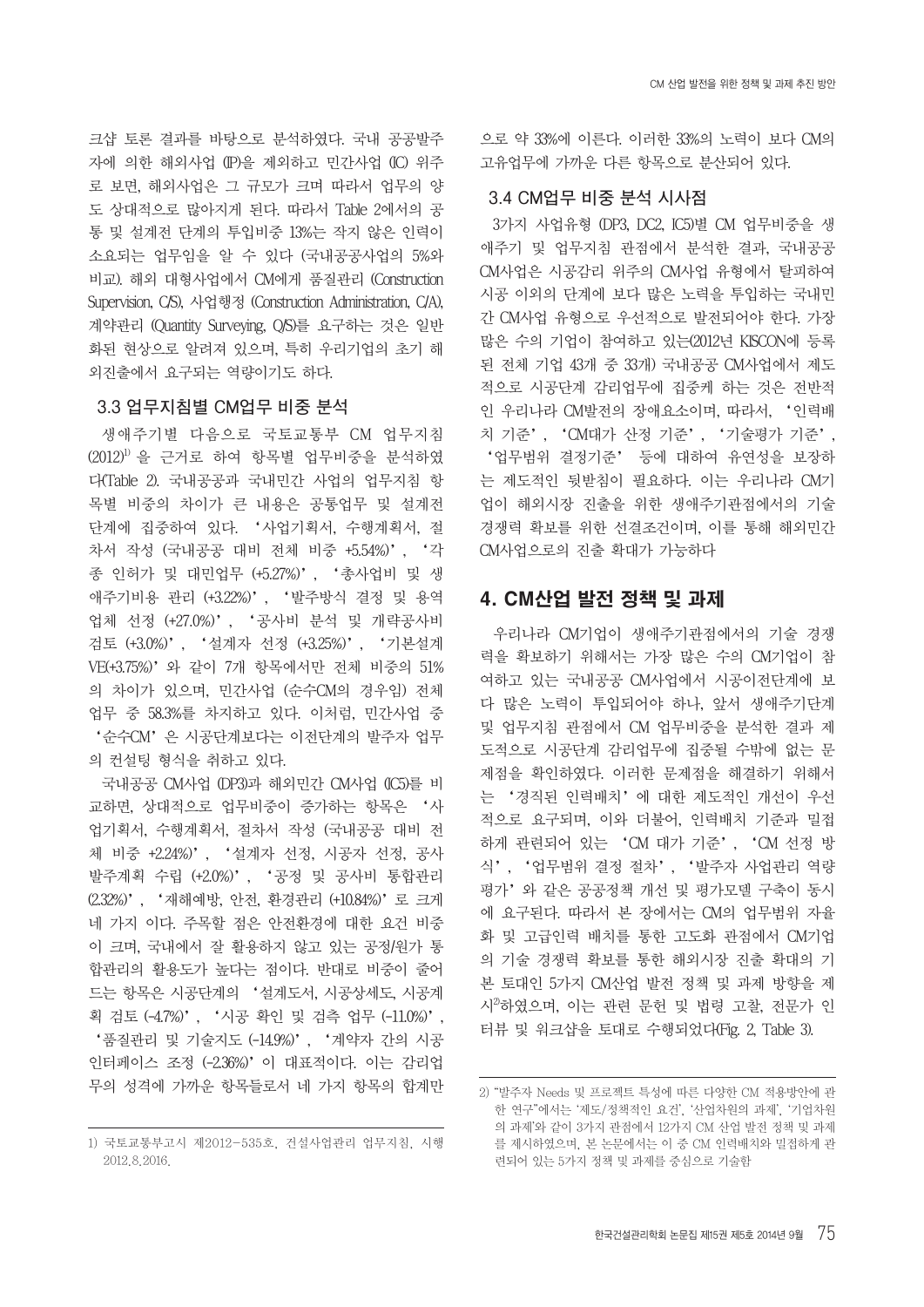

**Fig. 2. Policies and Tasks for Improving Korean CM Industry**

**Table 3. Overview of Interview & Workshop**

|           | Method       | Participant                               | Remarks                             |  |
|-----------|--------------|-------------------------------------------|-------------------------------------|--|
| Interview | 7 Feb, 2014  | 2(Industry)                               | Focused on Domestic Public          |  |
|           | 21 Feb, 2014 | 1(Industry)                               | Focused on Domestic Private         |  |
|           | 9 Apr, 2014  | 1(Industry)                               | Global CM Company                   |  |
|           | 11 Apr, 2014 | 1(Industry)                               | Focused on International<br>Private |  |
|           | 17 Apr, 2014 | 1(Industry)                               | Focused on Domestic Private         |  |
| Workshop  | 25 Oct. 2013 | 4(Academia), 6(Industry)                  | <b>CM Market Outlook</b>            |  |
|           | 12 Dec, 2013 | 3(Academia), 4(Industry)                  | Present Problem                     |  |
|           |              | 20 Mar, 2014   5 (Academia), 3 (Industry) | <b>Future Direction</b>             |  |

### **4.1 경직된 인력배치 기준의 개선**

성공적인 CM 적용을 위해서는 발주자의 사업관리 역 량, 프로젝트 특성 등을 고려하여 투입되는 인력의 수 및 업무 능력 수준이 달리 적용되어야 한다. 즉, CM을 적용하는데 있어 발주자의 사업관리 역량이 부족한 단 계 및 업무에 투입인력을 추가하거나 혹은 고급인력을 투입하여 부족한 역량을 보충케 함으로써 효율적이며 합리적인 프로젝트 수행을 가능하게 할 수 있다.

그러나 국내공공 CM사업의 경우 제도상에서 정해 놓 은 경직된 업무배치기준으로 인하여 발주자 역량 및 프 로젝트 특성을 고려한 CM 업무 수행은 현실적으로 어 려움이 따르며, 이러한 경직된 CM 단계별 투입인력의 배치는 CM은 '책임감리 + α'라는 잘못된 인식과 함 께 공사비 요율에 의한 CM 대가 산정 방식과 밀접하게

연관되며, 이로 인해 시공단계의 책임감리를 중심으로 하여 나머지 단계별로 인력 배치를 끼워 맞추는 방식으 로 운영됨에 따라 시공단계의 책임감리 업무에 집중될 수밖에 없는 실정이다.

이와 관련하여, 앞서 분석한 바와 같이 국내공공 CM 사업 (DP3)의 경우 CM업무의 투입노력 비중이 시공단계 에 78% 이상이 집중되어 있는데 반하여 해외민간 CM사 업(IP5)의 경우 시공단계의 업무가 60% 정도이며 설계이 전의 업무에도 10% 이상의 노력이 투입되어 생애주기 관점에서 보다 균형을 이루고 있었으며, 이는, 국내공공 CM사업에서는 제도적으로 시공단계 감리업무에 집중케 함으로써 시공전단계의 기술경쟁력 축적을 저해하고 있 는 현실3)을 보여주고 있는 것이라 할 수 있다.

이렇듯 국내의 경직된 CM 업무 수행 환경으로는 발 주자의 사업관리 역량, 프로젝트 특성 등에 따라 투입 인력의 탄력적인 배치가 현실적으로 어려워 발주자 입 장에서는 사업관리 역량이 부족한 단계 및 업무에 대한 양질의 CM 서비스를 제공받지 못하고, CM 기업 입장

<sup>3)</sup> CM 인력투입 실태를 분석한 연구 (이웅균 외 2012)에 따르면, 국토 부의 대가기준에 비해 설계단계에 더 많은 인력이 투입(CM 대가 기 준의 경우 시공중·후 단계 대비 설계단계 비율이 12.7%, 분석 사례 의 경우 시공중·후 단계 대비 설계단계 비율이 21.9%)되고 있음을 보여주고 있으나 설계단계의 인력투입을 위하여 시공단계의 인력을 줄이는 것은 시공단계의 책임감리 인력확보기준으로 인해 현실적으 로 불가능하다고 지적하고 있음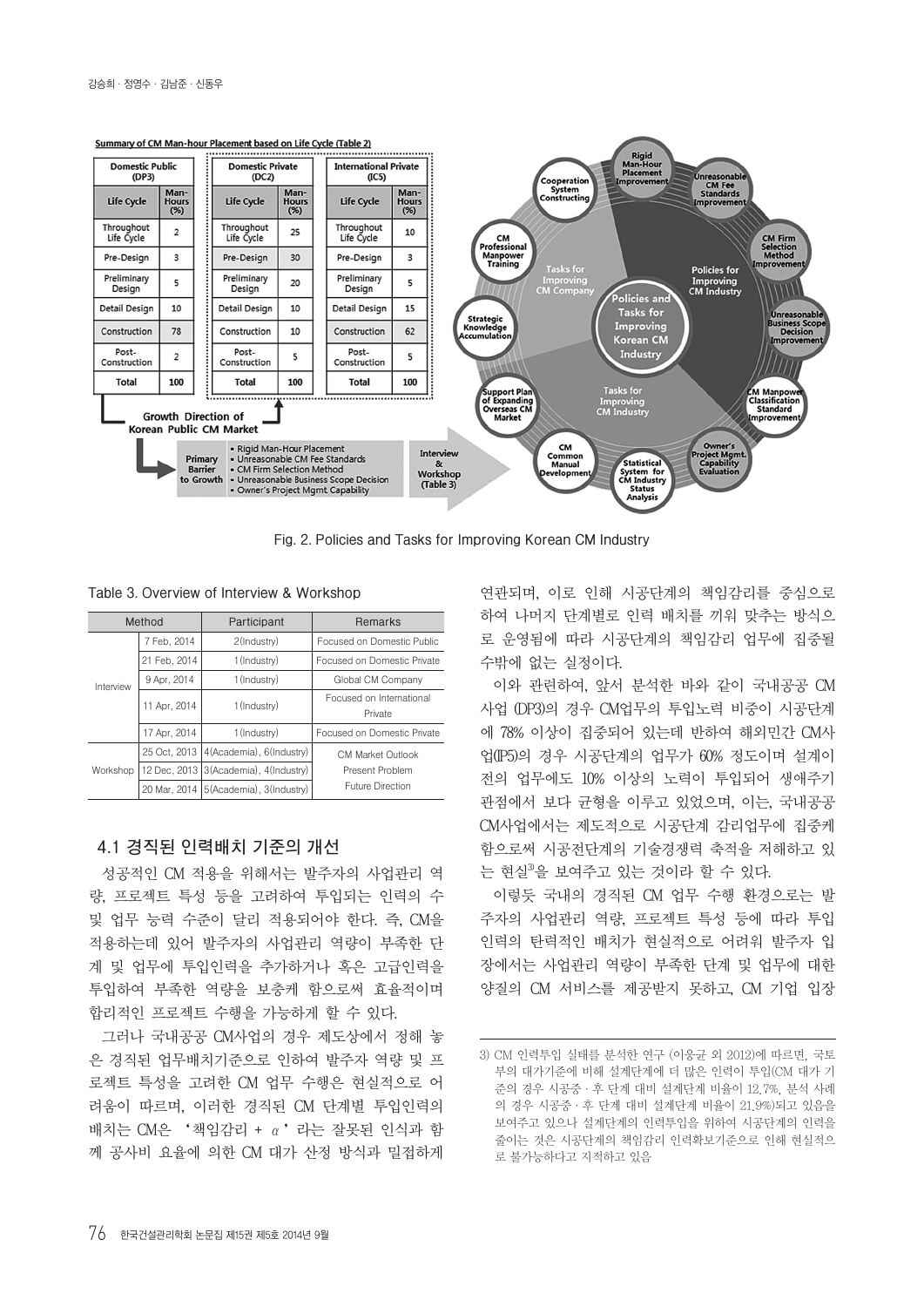에서는 시공단계의 책임감리 업무에 집중되는 국내 CM 환경으로 인하여 해외시장 진출을 위한 생애주기관점에 서의 기술 경쟁력 확보에 어려움이 따를 수밖에 없다.

따라서 양질의 CM 서비스 제공을 통한 성공적인 사 업 수행을 위해서는 발주자의 사업관리 역량, 프로젝트 규모 및 특성 등을 고려하여 각 단계의 업무별 투입인 력 수 및 배치될 기술자의 업무 능력 수준 등의 탄력적 인 적용과 관련하여 제도적인 개선이 요구된다.

이와 관련하여, 보다 구체적으로 살펴보면, 2014년 5 월 시행된 건설기술진흥법(구 건설기술관리법) 시행령 제58조(건설사업관리용역업자의 선정 등) 제2항에서는 건설사업관리자 선정시 배치될 건설사업관리기술자의 등급, 기술수준 등을 따로 정할 수 있도록 하고 있으나 투입인력수에 대한 내용은 포함되어 있지 않으며, 또한, 같은 맥락에서 동법 시행령 제60조(건설사업관리기술자 의 배치) 제2항에서는 건설사업관리기술자를 배치할 때 국토교통부령으로 정하는 기준에 따라 배치하도록 규 정하고 있어 탄력적인 인력배치를 허용하지 않고 있어 관련 법령 개정이 요구된다.

### **4.2 비합리적 CM대가기준의 개선**

일반적으로 국내 CM 대가 산정은 공사비 요율에 의 한 방식에 의해 이루어지고 있으며, 시공단계 중심의 경직된 요율 기준과 가격 중심의 입찰방식에 의해 발주 자의 역량 및 프로젝트 특성을 반영한 CM 업무 수행은 현실적으로 어려움이 따른다.

이는 앞서 기술한 경직된 인력 투입과 매우 밀접한 관계에 있는 사항으로 가격 중심의 입·낙찰 방식에 의 해 평균적으로 75~85% 수준의 금액으로 수주하고(김상 범 외 2008), 이를 다시 시공단계를 중심으로 나머지 단 계에 금액을 배분하는 방식으로 운영되어 시공단계를 제외한 나머지 단계에서는 투입인력 및 고급인력의 배 치가 줄어들 수밖에 없어 양질의 CM 서비스 제공이 어 려운 실정이다.

이와 관련하여 건설기술진흥법의 개정에 따라 건설사 업관리 대가기준 전부개정안이 2014년 4월 행정예고 되 었으며, 기존의 공사비요율에 의한 방식을 삭제하고 실 비정액 가산방식만을 적용해 CM 대가를 산정하는 것을 주요 내용으로 하고 있다. 건설사업관리 대가기준 전부 개정안에서는 실비정액 가산방식의 적용을 위한 건설 사업관리기술자수 산정기준을 규정하고 있으며, 7단계 (공통업무, 설계전, 기본설계, 실시설계, 구매조달, 시공, 시공후)로 구분하여 각 단계별 기본업무를 제시하고, 각 각의 기본업무에 대한 '기준인원수(특급, 고급, 중급, 초급)', '보정계수(건축용도, 공사성격, BIM 적용 여 부)', 그리고 '공사난이도(공사비 및 사업관리기간 고 려)'를 규정<sup>4)</sup> 하고 있다.

이렇듯, 각 단계의 기본업무에 대하여 보정계수 및 공사난이도를 적용함으로써 공사의 유형과 특성 등에 따라 업무량 변화에 대응하기 위한 조치를 규정하고 있 어 프로젝트 특성에 따라 CM 대가를 산정할 수 있는 기반이 마련되었다는 점에서는 고무적이라 할 수 있다.

그러나 각 단계별 기본업무에 대한 기준인원수의 변 경이 탄력적이지 않을 뿐만 아니라 보정계수와 공사난 이도를 적용할 수 있는 업무가 정해져 있으며, 또한 보 정계수 항목과 보정계수값이 프로젝트 특성에 따른 업 무심도를 고려하기에는 한계가 있는 등 개선되어야 할 사항들이 남아 있다.

특히, 실비정액 가산방식의 경우 각 단계별 투입인력 의 배치 및 단가를 발주자와의 협의를 통해 결정되는 것이 주요 개념이나 전부개정안에서는 각 단계의 기본 업무별 기준인원수를 미리 정해 놓고 보정계수 및 공 사난이도에 따라 투입인원수를 증감시키는 방안이라는 점에서 발주자의 사업관리 역량 및 프로젝트 특성 등에 따른 각 단계의 업무별 투입인원수의 탄력적인 배치에 는 한계가 따른다.

이와 더불어, 기술지원기술자(비상주인력)는 현장에 상주하지 않으나 현장의 기술지원에 필요한 인력으로 본사 차원의 고급인력 지원에 해당하는 사항이며 총 배 치인력수 산정시 반영되어야 한다. 특히, 시공단계보다 설계이전 및 설계단계에 대한 비상주인력의 투입비율 이 높은 현실<sup>5</sup>임에도 불구하고, 건설사업관리 대가기준 전부개정안 제7조(건설사업관리기술자의 배치기준)와 별표1(건설사업관리기술자 배치기준)에서는 시공단계에 만 한하여 기술지원기술자수를 포함하도록 하고 있어 합리적인 CM대가 산정에 한계점이 있다는 점에서 이와 관련하여 제도적인 개선이 요구된다.

또한, 건축분야에 한정하여 살펴보면, 보정계수 항목 은 '건축용도(단순공종, 보통공종, 복잡공종)', '공사 성격(신축, 전면 리모델링, 순환 리모델링)', 'BIM적용

<sup>4) &#</sup>x27;건설사업관리 대가기준' 전부개정안에서의 건설사업관리기술자수 산정기준은 분야별(토목선형(도로, 철도, 하천) 분야, 토목비선형(항 만, 댐, 공항) 분야, 건축분야, 플랜트 I(상하수도, 폐기물) 분야, 플 랜트 II(발전시설, 에너지저장시설, 송전시설) 분야)로 단계별 기준 인원수 및 보정계수 항목을 달리 적용하고 있으며, 상기 기술된 사항 은 건축분야에 해당되는 사항임

<sup>5)</sup> 이웅균 외의 연구(2012)에 따르면, 25건의 CM 사례를 대상으로 비 상주기술자의 투입인력 비율을 분석한 결과 평균적으로 설계전단 계 22.6%, 기본설계단계 21.4%, 실시설계단계 21.7%, 시공중단계 18.9%, 시공후단계 32%로 나타났으며, 시공중단계보다 시공전단계 의 비상주 인력의 비율이 높은 것으로 분석됨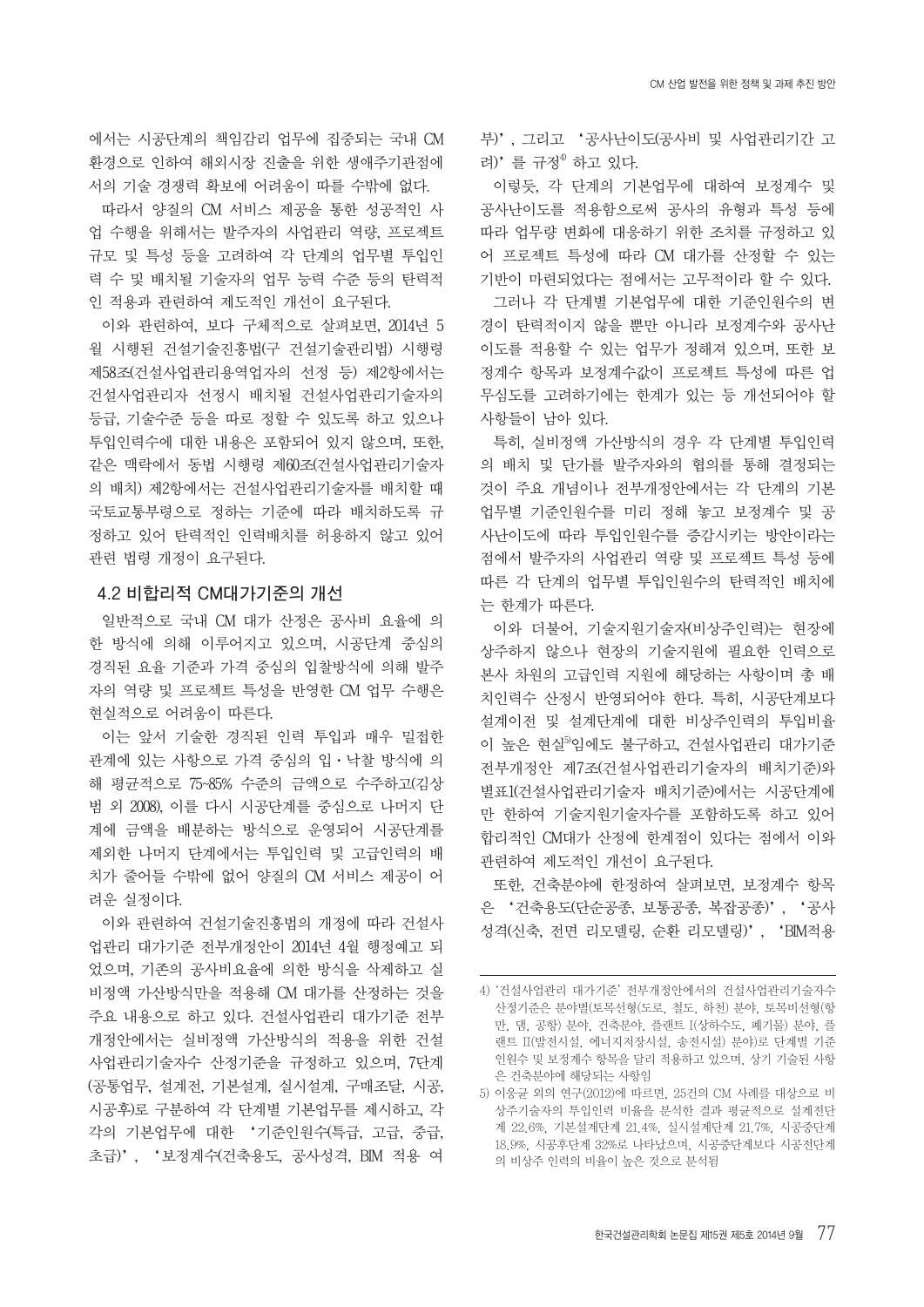(미적용, 적용)'과 같이 3가지로 제시하고 있으나 단계 별 업무 난이도, 심도, 중요성 등 프로젝트의 특성을 반 영하기에는 한계가 따를 뿐만 아니라 BIM 적용 여부는 CM의 기술업무 중 하나로 이는 기본업무에 포함될 사 항으로 공사의 유형과 특성 등에 따라 업무량 증감을 위한 고려항목으로 포함하는 것은 적절치 않다고 판단 된다. 따라서 향후 프로젝트 특성 반영에 적합한 보정 계수항목 도출 및 보정계수값의 적정성 등과 관련된 연 구가 추가적으로 요구된다.

#### **4.3 CM선정 방식의 개선**

CM선정 방식 개선과 관련하여 1)기술평가의 변별력 의 확보, 2)기술평가 위주의 CM 업체 선정과 같이 2가 지 관점에서 고찰하고자 한다.

우선, 기술평가의 변별력 확보 관점에서 살펴보면, CM 선정 방식은 사업수행능력평가와 기술제안서(혹은 기술 자평가서) 평가를 통해 입찰참가자를 선정<sup>6</sup>하고 있다.

그러나 사업수행능력 평가는 PQ 방식과 유사한 평가 항목으로 대부분 참가자들의 변별력이 크게 나타나지 않는다는 문제점이 제기되어 왔다(우성권 외 2001, 박용 우 외 2011). 이렇듯, 사업수행능력평가만으로는 CM 업 체의 기술력을 평가하는 데에는 한계가 있다는 점에서 기술력 평가에 의한 변별력을 확보하기 위하여 기술제 안서 혹은 기술자평가서의 평가에 대한 중요성은 매우 높다고 할 수 있으나 기술제안서 및 기술자평가서에 의 한 CM 선정 평가 역시 변별력이 부족하다는 문제점이 지적되고 있다(나광태 외 2001, 박형근 외 2008, 박용우 외 2011).

이와 관련하여, 전부개정된 건설기술진흥법 시행규 칙에서의 사업수행능력평가 및 기술제안서 평가기준은 과거의 기준과 대동소이하며, 또한, 2014년 2월 행정예 고된 건설사업관리자 사업수행능력 세부평가기준 전부 개정안의 경우 참여 기술자 능력에 따른 평가의 변별력 을 높이기 위하여 기술자평가 배점을 상향 조정하고 면 접평가 대상을 확대하는 등 관련 기준을 개정하였으나 이러한 문제점을 극복하기에는 여전히 한계가 있다고 판단된다.

따라서 CM 선정시 기술력 평가가 강조되어야 한다는 점에서 기술평가의 변별력 확보를 위하여 기술제안서

의 평가항목 및 배점범위의 개선이 요구된다. CM 적용 을 통한 목표성과(예로써, 공사시간 단축 및 공사비 절 감 목표) 및 제안서에서 제시한 목표성과 미달성시 자 체 페널티의 제안, 건설사업관리기술자의 전문성(공정관 리, 원가관리, 품질관리 등) 평가, 책임건설사업관리기술 자 역량에 대한 전(前)발주자의 평가결과 등 기술 변별 력을 확보할 수 있는 다양한 평가항목을 도출하고 이를 기술제안서에 포함하는 연구가 우선적으로 요구된다.

이와 더불어, CM 업체 선정을 위한 기술 변별력을 확 보할 수 있는 다양한 평가항목들을 도출함과 동시에 프 로젝트 특성 및 발주자의 요구사항에 따라 이를 탄력 적으로 적용할 수 있는 기술제안서 평가 운영 방식의 마련도 함께 요구된다. 예로써, 공사 완료 기간이 촉박 한 프로젝트의 경우 공정관리 전문성이 중요한 선정요 소가 될 수 있으며, 또는 공사비 절감이 중요한 프로젝 트의 경우 VE 전문성이 중요한 선정요소가 될 수 있을 것이다.

다음으로, 기술평가 위주의 CM 업체 선정 관점에서 살펴보면, CM 선정 시 기술력 평가에 의해 획득한 평 가점수를 토대로 제한적 최적가를 적용함으로써 기술 력이 우수한 CM 업체가 선정되지 못하는 문제점이 제 기되고 있으며(박형근 외 2008, 박용우 외 2011), 따라서, 기술평가 위주의 CM 업체 선정 방식으로의 환경 변화 가 요구된다. 즉, 프로젝트 특성(생애주기단계별 업무 난이도 및 심도, 중요성 등) 등을 토대로 특별한 기술력 이 요구되는 프로젝트의 경우 제한적 최저가 방식을 지 양하고 가격평가 대비 기술평가의 비중을 높여 기술력 이 우수한 CM 업체를 선정할 수 있는 방안 마련이 요 구된다.

기술력이 우수한 CM 업체 선정을 위한 한 가지 대안 으로써, 기술평가 1위 업체를 대상으로 우선적으로 가 격 협상(업무범위 조정과 함께 이루어져야 한다)을 수 행하고 몇 차례 협상에도 불구하고 상호 이견으로 인하 여 더 이상 협상이 불가할 경우 후순위 업체와 협상하 는 방안도 적극적으로 고려해 볼 수 있을 것이다.

#### **4.4 불합리한 업무범위 결정의 개선**

앞서 기술한 바와 같이 CM 업체의 선정 절차는 사업 수행능력 및 기술제안서 평가에 의해 참가한 CM 업체 들의 기술평가 점수가 결정되고, 일정 점수 이상을 획 득한 업체들을 대상으로 제한적인 최저가 방식을 적용 하여 최종 낙찰자를 선정하는 것이 일반적이다. 이는 최종 낙찰자 선정 시 CM 용역에 대한 계약금액이 결정 됨을 의미하며, 계약금액이 결정되었다는 것은 CM 업 무범위 및 투입인력수가 확정되었음을 의미한다.

<sup>6) &#</sup>x27;건설기술진흥법' 시행규칙 제28조(건설기술용역업자 등의 선정)에서 는, 건설사업관리자를 선정하는데 있어 사업수행능력을 평가하여 입 찰참가자를 선정하는 것을 기본으로 하되, 용역비가 20억원 이상이며 공공의 안전확보 등이 요구되는 대상의 경우 사업수행능력 평가 결과 일정 점수 이상을 받은 자를 대상으로 다시 기술제안서 혹은 기술자 평가서를 평가하여 입찰참가자를 선정할 수 있도록 규정하고 있음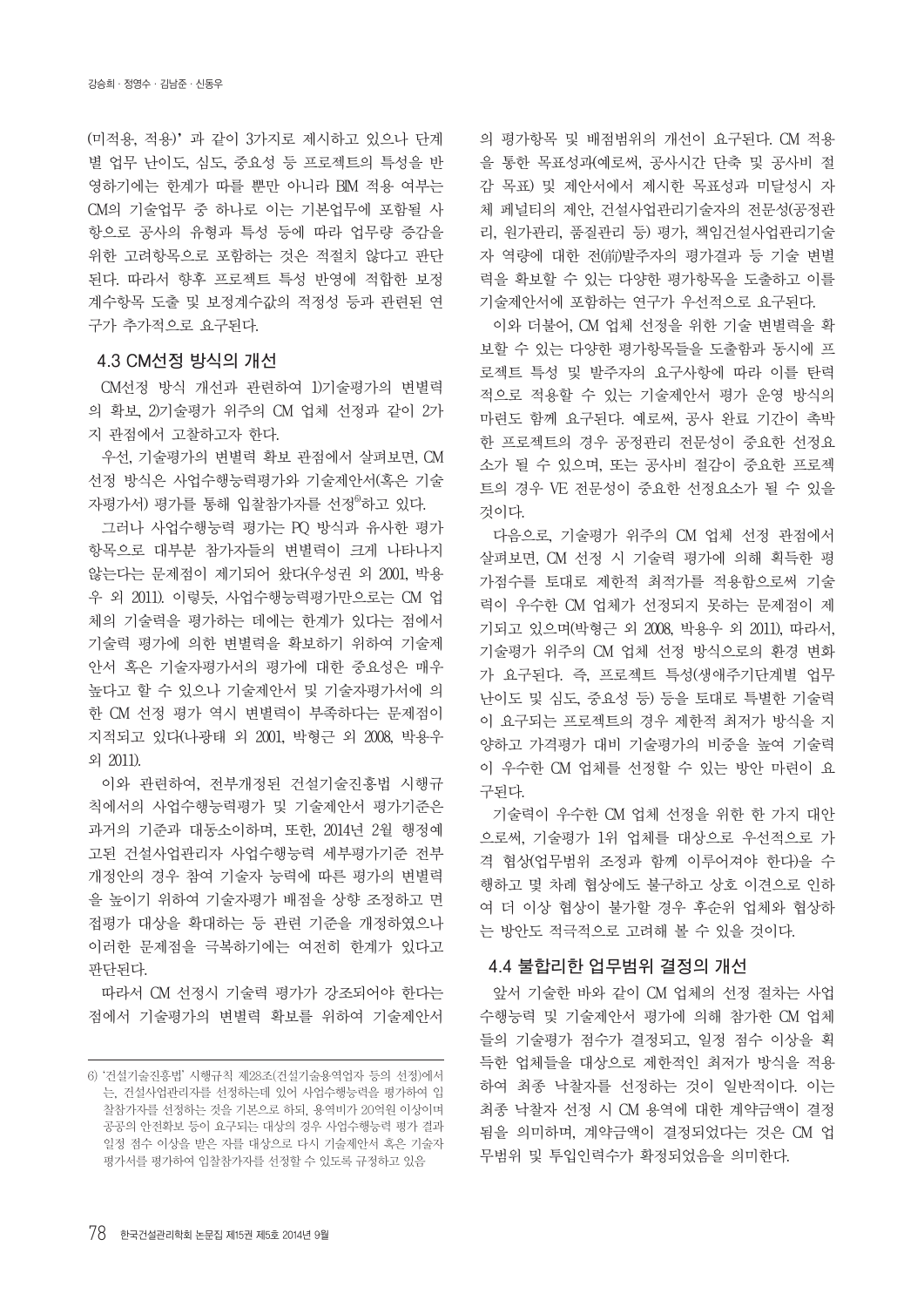그러나 2014년 2월 행정예고된 건설사업관리 업무지 침 전부개정안 제8조(발주청의 지도감독 및 업무범위) 에서는 건설사업관리 착수 및 공사 착공 시에 시공자, 설계자 및 건설사업관리기술자 등 공사 관련자 합동회 의를 통해 해당 공사의 품질 및 안전관리 등을 위한 각 주체별 주요 업무범위를 정하도록 규정하고 있다.

이는 해석하는 관점에 따라 계약금액 확정(업무범위 및 투입인력수 확정) 후 각 참여주체별 주요 업무범위 를 정하도록 하는 불합리한 계약 절차로 판단될 수 있 다. 이 경우 추가되는 업무 발생에 따른 비용 산정이 잘 이루어지지 않고 있는 현실 $\sqrt[7]{a}$ 에서 계약단계에서의 주 요 업무범위 미확정에 따라 향후 발주자와 CM 업체간 의 추가용역비로 인한 분쟁 발생이 우려되는 등 다양한 문제가 발생 가능하다.

물론 CM 착수시 혹은 착수과정에서 여러 가지 현장 상황들에 의해 업무조정이 요구될 수 있다. 그러나 이 러한 사항이 CM 계약 체결 후 주요업무를 확정해야 한 다는 의미는 아니며, 주요업무는 계약 체결 과정에서 확정하고, 확정된 주요업무를 대상으로 각 참여자들간 의 중복업무를 피하기 위하여 상세업무를 조정하거나 혹은 공사 진행상황, 현장여건 등에 따라 계약 외의 업 무를 추가하는 과정이 필요하다는 것을 의미한다.

따라서 건설사업관리 업무지침 전부개정안 제8조(발 주청의 지도감독 및 업무범위) 제1항에 대하여 주요업 무는 계약 체결 과정에서 확정하고, 확정된 주요업무를 대상으로 상세업무를 협의할 수 있도록 하는 법령 개정 이 요구된다.

또한, 이러한 업무조정은 추가용역비 및 책임문제로 인한 분쟁 발생을 최소화하기 위하여 계약변경을 통해 이루어져야 한다. 즉, 발주자와 건설사업관리기술자 상 호간 상세 업무범위 조정 및 추가업무 발생시 조치사항 등에 대해 협의하고 계약을 변경하는 과정이 요구되나 건설사업관리 업무지침 전부개정안에서는 관련 규정이 없어 이에 대한 개선이 요구된다.

이와 관련하여 건설사업관리 대가기준 전부개정안 제 5조(대가의 조정) 제1항에서는 업무범위 및 내용의 변 경, 추가업무가 있는 경우 계약금액을 조정할 수 있도 록 규정하고 있으나, 업무조정 절차, 추가업무에 따른 책임한계, 계약변경 등 보다 구체적인 내용이 건설사업 관리 대가기준과 건설사업관리 업무지침에 포함되어야 할 것으로 판단된다.

#### **4.5 발주자 사업관리 역량 평가**

건설사업에 참여하는 다양한 주체 중 발주자의 역할 및 역량은 해당 사업의 성패를 좌우할 뿐 아니라 나아 가 건설산업 발전에 직·간접적으로 중요한 영향을 미 친다. 이와 관련하여 이복남 외의 연구(2005)에서는 건 설공사의 성공을 좌우하는 6대 요소로 '발주자의 기능 과 역할', '발주자의 사업관리 지식과 역량', '사업 관리시스템', '최적의 발주방식 선택', '능력을 검 증하는 입·낙찰시스템 도입', '계약자의 설계·제 작·시공기술의 전문성'을 제시하고 있으며, 이 중 발 주자에 해당하는 내용이 5가지로 그 중요성을 강조하고 있다.

즉, 건설사업의 성공적인 추진을 위해서는 발주자의 사업관리 역량 강화가 무엇보다 중요하며, 따라서, 발주 자는 사업관리 목표를 달성하기 위한 전문지식과 역량 을 보유하고 있는지를 자체적으로 진단하고 부족할 경 우 보완방안(예로써, 내부인력 혹은 외부인력 추가를 통 한 역량 강화)을 마련하여야 한다.

특히, CM 적용의 주요 목적 중 하나는 발주자의 사 업관리 역량이 부족할 경우 외부인력인 CM을 활용하여 발주자의 부족한 부분을 보완함으로써 성공적인 사업을 수행하는데 있다. 그러나 발주자의 사업관리 역량 평가 모델의 부재로 인해 CM 방식은 발주자의 사업관리 역 량과는 무관하게 결정되고 있으며, 이는 국내 CM 활성 화 장애요인 중 하나로 CM에 대한 발주자의 부정적인 인식8)이 제기되고 있는 원인 중에 하나라 판단된다.

이렇듯, 평가 모델의 부재로 인해 발주자의 업무기능 별 현재역량 및 필요역량이 파악이 되고 있지 않아 발 주자의 사업관리 역량이 부족한 업무기능을 객관적으 로 판단하기가 어려우며, 이로 인해 발주자의 역량 강 화가 요구되는 업무에 대하여 CM이 활용되지 않거나 혹은 발주자의 역량이 충분한 업무에 CM이 활용되어 CM과 발주자와의 업무가 중복되는 등의 불합리한 CM 인력 배치가 우려된다.

따라서, 발주자의 사업관리 역량 강화를 통한 성공적 인 건설사업의 추진을 위해서는 발주자의 업무기능, 역 할 및 책임 등을 체계화하고, 아울러 발주자의 세부업 무기능과 역할 수행에 요구되는 역량(현재역량, 필요역 량, 부족역량)을 객관적으로 평가하여 부족역량에 대하 여 외부인력인 CM을 활용(혹은 내부인력 충원)할 수 있 도록 발주자 사업관리 역량 평가 모델 개발이 요구되

<sup>7)</sup> 본 연구에서 수행한 연구협의체와의 워크샵에서는 CM 업체가 추가 업무에 대한 비용을 발주자에게 요구하지 못하는 환경에 대한 문제 점을 지적하고 있음

<sup>8)</sup> 다수의 연구(정영수 외 2004, 박형근 외 2008, 이영환 외 2011, 김 재희 외 2013)에서는 국내 CM 활성화 장애요인 중 하나로 발주자의 CM에 대한 부정적인 인식 및 필요성 부족을 지적 하고 있음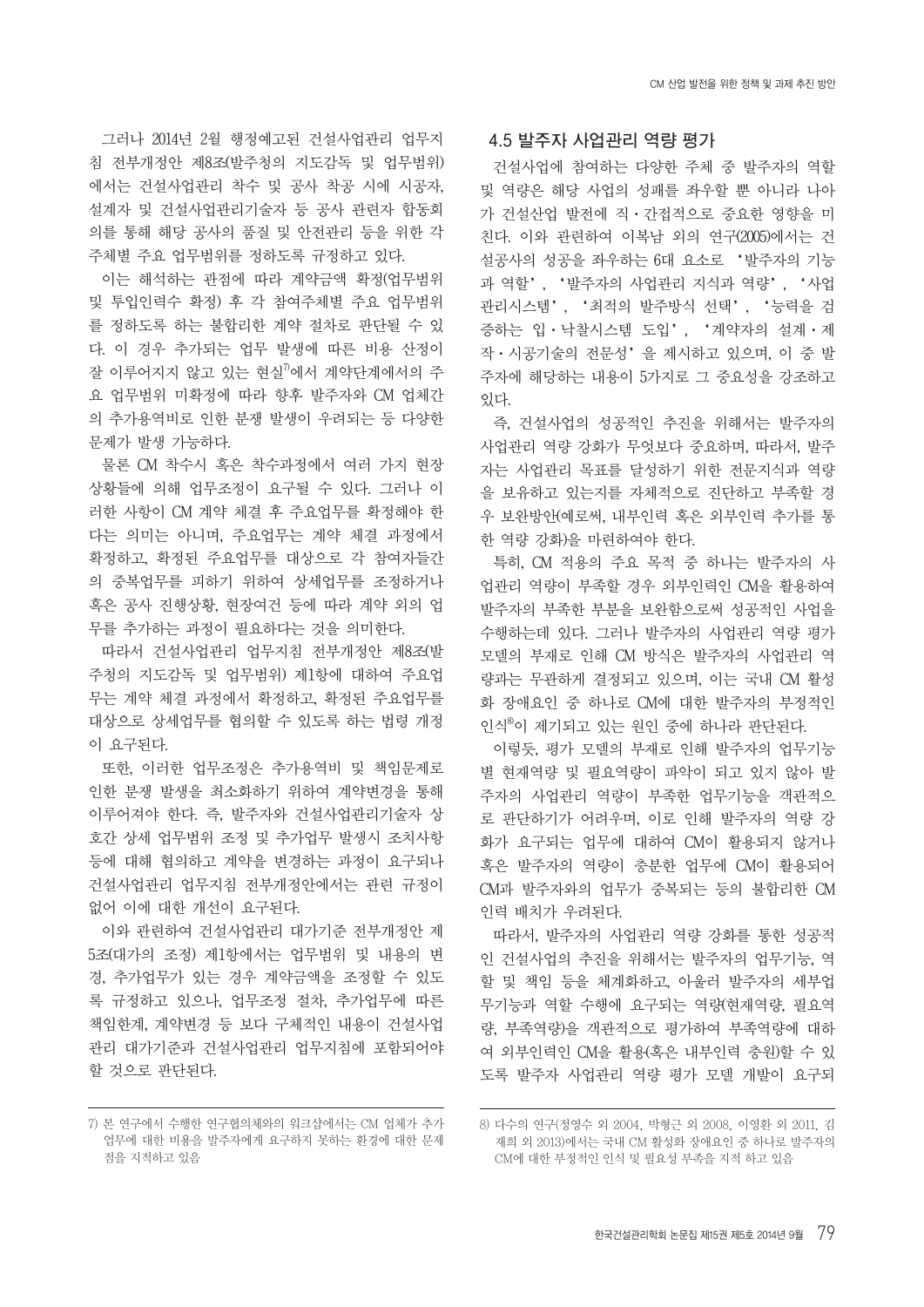며, 이를 통해 성공적인 사업 수행이 가능하다. 또한, CM 도입에 대한 발주자의 만족도 및 선호도를 높일 수 있으며, 성공적인 프로젝트 수행을 위해서는 CM이 필 요하다는 발주자의 인식 변화가 가능할 것이다.

이상의 발주자 사업관리 역량 평가 모델은 앞서 제시 한 경직된 인력배치기준 및 비합리적 CM대가기준의 개 선과 매우 밀접한 관계에 있으며, 함께 추진되어야 하 는 사항이다. 다시 말하면, 인력배치기준에 대한 자율 성과 시공전단계의 기술지원기술자(비상주인력) 산정이 제도적으로 보장되지 않는다면 발주자 부족역량 부분 에 대한 CM 인력의 집중적인 투입 혹은 시공전단계의 고급인력 투입이 제도적으로 불가능하기 때문이다.

# 5. 결론

국내 건설투자가 점차 감소되는 환경 변화 속에서 대 체 시장으로서 해외 건설시장으로의 진출에 대한 중요 성이 대두되고 있다. 특히, CM 분야는 단순 시공에 비 해 외화가득율이 높아 고부가가치를 창출하기에 적합 한 분야로 해외 건설시장의 성공적인 진출을 위해서는 건설사업 생애주기 관점에서의 CM 업무기능의 역량 강 화가 요구된다.

그러나 본 연구에서는 3가지 사업유형 (DP3, DC2, IC5) 별 CM 업무비중을 생애주기 및 업무지침 관점에서 분 석한 결과, 국내공공 CM사업 (DP3)의 경우 CM업무의 투입노력 비중이 시공단계에 78% 이상이 집중되어 있 는데 반하여 향후 우리나라 CM기업들이 적극적으로 진 출해야할 유형인 해외민간 CM사업 (IP5)의 경우 시공단 계의 업무가 60% 정도이며 설계이전의 업무에도 10% 이상의 노력이 투입되어 보다 생애주기 관점에서 보다 균형을 이루고 있었다. 즉, 국내공공 CM사업에서는 제 도적으로 시공단계 감리업무에 집중케 함으로써 시공 전단계의 기술경쟁력 축적을 저해하고 있는 현실을 확 인할 수 있었다.

이러한 국내의 현실에서, 우리나라 CM기업이 해외시 장 진출을 위한 생애주기관점에서의 기술 경쟁력 확보 를 위해서는 CM기업 자체적인 역량 향상 노력도 중요 하지만, 이에 못지않게 인력배치 기준 등에 대하여 유 연성을 보장하는 제도적인 뒷받침이 필요하다.

이러한 배경에서, 본 연구에서는 '경직된 인력배치기 준의 개선', '비합리적 CM대가기준의 개선', 'CM선 정방식의 개선', '불합리한 업무범위 결정의 개선', '발주자 사업관리 역량 평가'와 같이 5가지 측면에 서 CM산업 발전을 위한 정책 및 제도 개선방안을 제시 하였으며, 이러한 제도개선을 통하여 진정한 기술경쟁을

유도함으로써 산업전반의 경쟁력을 높이고, 이와 더불어 해외 경쟁력도 확보할 수 있으리라 기대된다.

# 감사의 글

본 연구는 한국건설관리학회 'CM발전연구협의체 제1 차 연구사업' 및 2014년도 정부(미래창조과학부)의 재원 으로 한국연구재단의 지원을 받아 수행된 '기초연구사 업' (No. NRF-2014R1A2A2A01006984) 결과의 일부임.

# References

- Jung, Y., Woo, S., Park, J., Kang, S. H., Lee, Y., and Lee, B. N. (2004). "Evaluation of the Owners' CM Functions." *Korean Journal of Construction Engineering and Management,* 5(3), KICEM, pp. 128-136.
- Kim, J. H., and Kim, H. S. (2013). "A Study on the Investigation into Obstacles in Overseas CM Projects." *Korean Journal of Construction Engineering and Management,* 14(5), KICEM, pp. 113-121.
- Kim, S. B., Lee, J. D., and Kim, J. W. (2008). "A Benchmarking Study on CM Fee Estimation." *Korean Journal of Construction Engineering and Management,* 9(1), KICEM, pp. 96-106.
- Lee, B. N., Choi, S. I., and Jang, H. S. (2005). "Suggestions for the Domestic CM/PM Revitalization." CERIK Research Report, 2005-08.
- Lee, Y. H., Chang, C. K., Choi, S. I., Kim, W. T., and Kim, Y. J. (2011). "CM/PM Major Issues and a Path Forward in Korean Construction Industry." CERIK Research Report, 2011-11.
- Lee, U. K., Yoo, W. S., Kim, D. I., Kim, T. H., Cha, M. S., and Cho, H. H. (2012). "Improvement of estimating method for construction management service fee by case study." *Korean journal of construction engineering and management,* KICEM, 13(4), pp. 16-24.
- Ministry of Land, Infrastructure and Transport (MOLIT) (2013). "Architectural Design Industry, Nurture World Top 5 Class", MOLIT Press Release, August 9, 2013
- Na, K. T., Ryoo, B. Y., and Kang, B. H. (2001). "A Proposal to compile a Practice Guide by Construction Phases for CM Service Projects - Focused on the Case of Construction Manager as